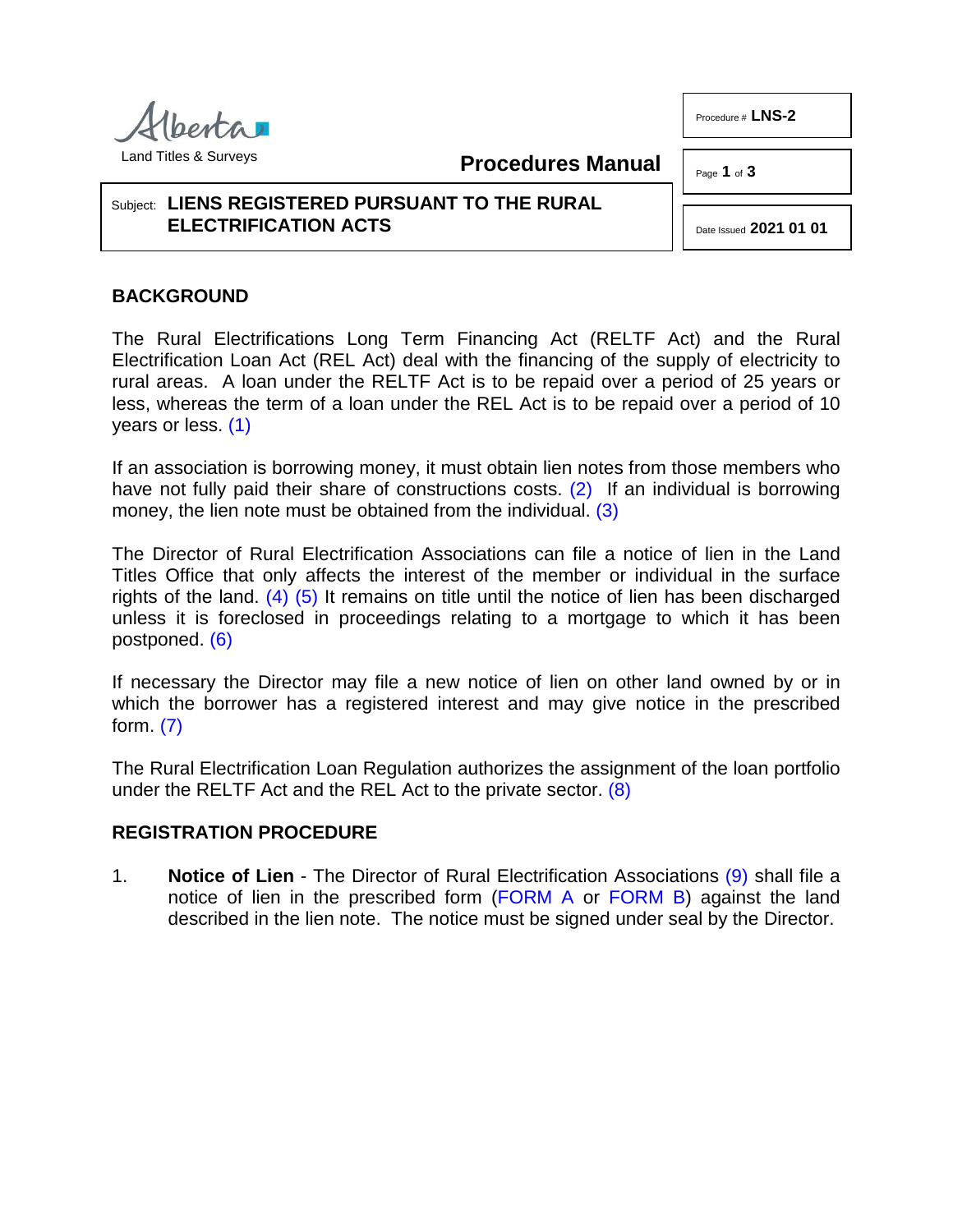The SPIN2 document type to be used when creating a Document Registration Request (DRR) form is: Lien

The code used for registration at Land Titles is: LIEN

In details enter one of the following:

"under the Rural Electrification Long Term Financing Act"

<span id="page-1-0"></span>**or**

<span id="page-1-2"></span><span id="page-1-1"></span>"under the Rural Electrification Loan Act"

2. **Dower** – Land for which a lien has been filed is deemed not to be a homestead therefore dower compliance is not required. [\(10\)](#page-2-9)

3. **Postponement** – [\(11\)](#page-2-10) [\(12\)](#page-2-11) The Director may postpone a registered lien pursuant to the provisions of the Land Titles Act (see procedure under [POS-1\)](http://www.servicealberta.ca/pdf/ltmanual/POS-1.pdf). The RELTF Act and REL Act both provide for the liens to have priority unless specifically postponed to a mortgage.

The SPIN2 document type to be used when creating a Document Registration Request (DRR) form is: Postponement

The code used for registration at Land Titles is: POST

<span id="page-1-3"></span>4 **Court Proceedings** – [\(13\)](#page-2-12) Proceedings to enforce a lien may be commenced in the Court of Queen's Bench and a certificate of *lis pendens* may be registered in respect of the proceedings (see procedure under [CLP-1\)](http://www.servicealberta.ca/pdf/ltmanual/CLP-1.pdf).

The SPIN2 document type to be used when creating a Document Registration Request (DRR) form is: Certificate of Lis Pendens

The code used for registration at Land Titles is: CELP (ensure to enter in the registration number of the lien)

5. The court may order that the estate or interest in land that is charged with the lien be sold or may direct the sale and removal of any works. If a vesting order in respect of a sale ordered by the court is presented for registration, section 191 of the Land Titles Act must be complied with (see procedure under [ORD-1\)](http://www.servicealberta.ca/pdf/ltmanual/ORD-1.pdf).

The SPIN2 document type to be used when creating a Document Registration Request (DRR) form is: Order – New Titles

The code used for registration at Land Titles is: ORDT